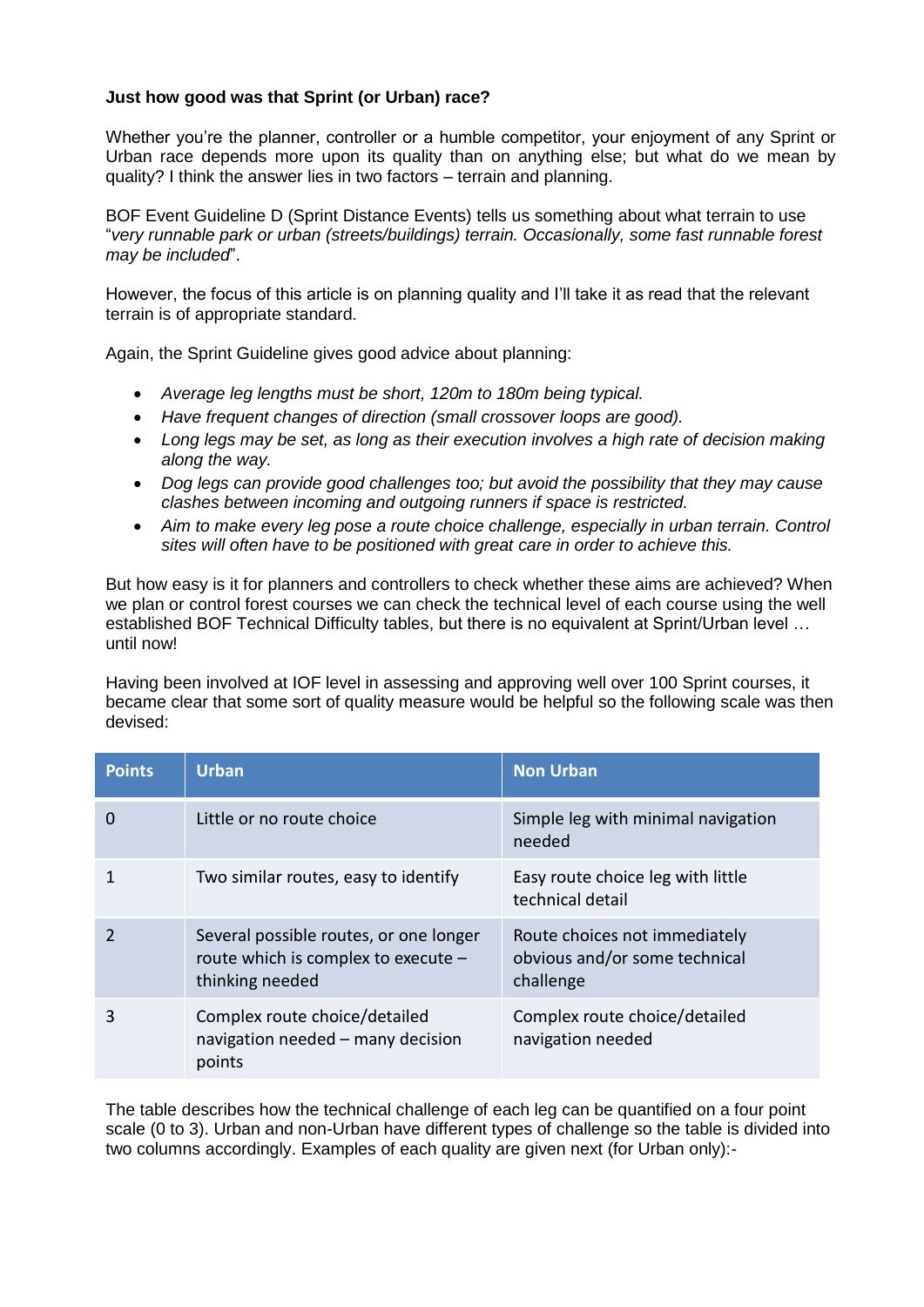Quality 0 example (12 – 13)

"Little or no route choice"

Quality 1 example (9 – 10

"Two similar routes, easy to identify"

(left or right of the building just south of 10)

Quality 2 examples  $(13 - 14$  and  $14 - 15)$ 

"Several possible routes, or one longer route which is complex to execute – thinking needed"

Quality 3 example (Start  $-1$ )

"Complex route choice/detailed navigation needed – many decision points"